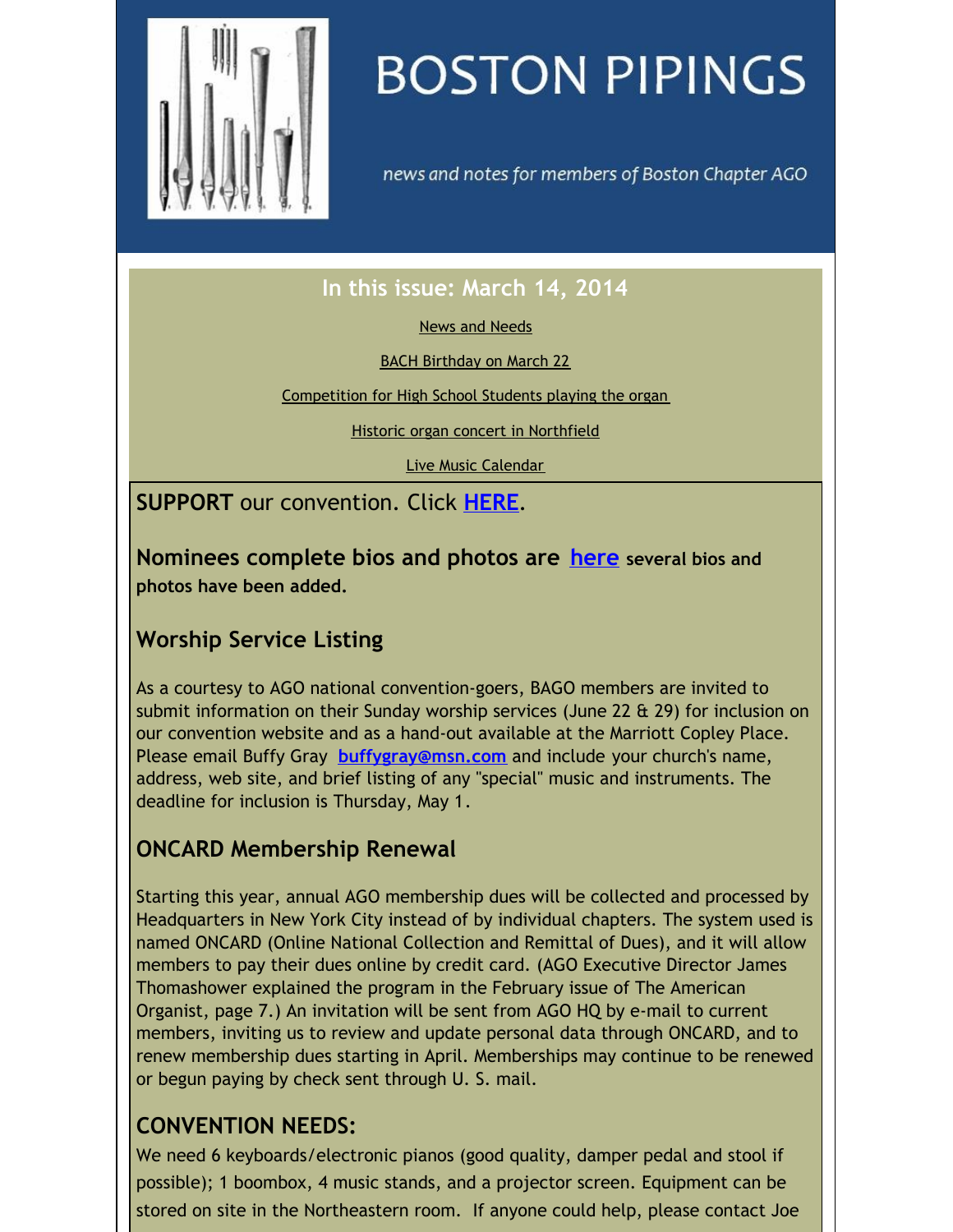Scholastico: **[Joseph.Scolastico@gmail.com](mailto:Joseph.Scolastico@gmail.com)**.

#### **Boston Bach Birthday 329**

Saturday, March 22, 2014, 8:30 a.m. to 6:30 p.m. First Lutheran Church, 299 Berkeley Street (Berkeley & Marlborough Streets), Boston Cost: Free-Will Offering

Boston AGO and First Lutheran Church of Boston jointly present the sixth annual Boston Bach Birthday celebration.

Organ recitalists (listed by time) Laszló Fassang, Franz Liszt Academy & Conservatoire National Supérieur de Musique et de Danse de Paris<br>PRELUDE AND FUGUE IN E-FLAT MAJOR PRO ORGANO PLENO, BWV 552 8:00 a.m. Harvard Organ Society members 9:00 Erica Johnson (Walpole, MA; DMA Eastman) 9:45 Peter Krasinski (specialist in silent film accompaniment & BAGO Sub-Dean) Children's Event for all ages-"Bach Meets Buster" (Keaton) 12:00 p.m. Heinrich Christensen (King's Chapel, Boston): Goldberg Variations 2:05 Wyatt Smith (Yale, student of Martin Jean) 4:10 Bálint Karosi (First Lutheran; DMA candidate, Yale; winner, Leipzig International Bach Competition 2008) 5:40 László Fassang (Franz Liszt Academy of Music, Budapest; and Conservatoire National Supérieur de Musique et de Danse de Paris)

**CATHRIDAY MARCH 22 2014 RAN FIRST LUTHERAN CHURCH OF BOSTON G THE MUSIC OF JOHANN SEBASTIAN BACK** 

<u>STON BACH BIRTHDA</u>

First Lutheran Church Choir, Soloists & Orchestre, László Fassang, organ; Bálint Karosi, co<br>CANTATA "WIR DANKEN DIR, GOTT, WIR DANKEN DIR", BWV 29 ola Cantorum of Boston, Frederick Jodry, drettar, Brown University<br>ITET <mark>"SINGET DEM HERRN EIN NEUES LIED", BWV 225</mark> Cambridge Concentus: Marika Holmqvist, viela, & Dylan Sauerwald, hersichod<br>SONATA IN A MAJOR, BWV 1015; SONATA IN G MAJOR, BWV 1021

**Peter Krasinski, organ, specialist in the ort of live silent film accomponiment**<br>"BACH MEETS BUSTER, A SILENT FILM STAR" ACCOMMENT

**GUE IN C MAJOR, BWV 564; LEIF** 

FANTASY & FUGUE IN G MINOR, BWV 542 PASSACAGLIA IN C MINOR, BWV 582

Special Events 9:45 a.m. Robin Leaver (former President, American Bach Society): Keynote Speaker 10:00 and 11:45 Brian McCreath (The Bach Hour, 99.5 WCRB): Interviews

Concerts by period vocal and instrumental ensembles 11:15 a.m. First Lutheran Choir & Orchestra (Cantata 29) 1:10 p.m. Schola Cantorum of Boston (Singet dem Herrn) 2:50 Cambridge Concentus (violin and harpsichord) 3:30 Exsultemus (Motets of Homilius, Bach's Student) 5:10 Emmanuel Music (Danielle Maddon, solo violin)

Full schedule: **<http://flc-boston.org/bbb2014>** Reservations for the German Lunch (\$15; children 3-10, \$10): **<https://bachbirthday2014.eventbrite.com>** Contact: **[joyceorganist@aol.com](mailto:joyceorganist@aol.com)**

#### **The Twenty First Annual L. Cameron Johnson Memorial ORGAN COMPETITION For High School Students**

Saturday, May 17, 2014, 11 o'clock am STORRS CONGREGATIONAL CHURCH on the Campus of the University of Connecticut

> 1st prize \$1,500 offered by Storrs Congregational Church 2nd prize \$750 offered by the Northeastern Connecticut & Greater Hartford Chapters, American Guild of Organists 3rd prize \$300 offered by Johannus New England